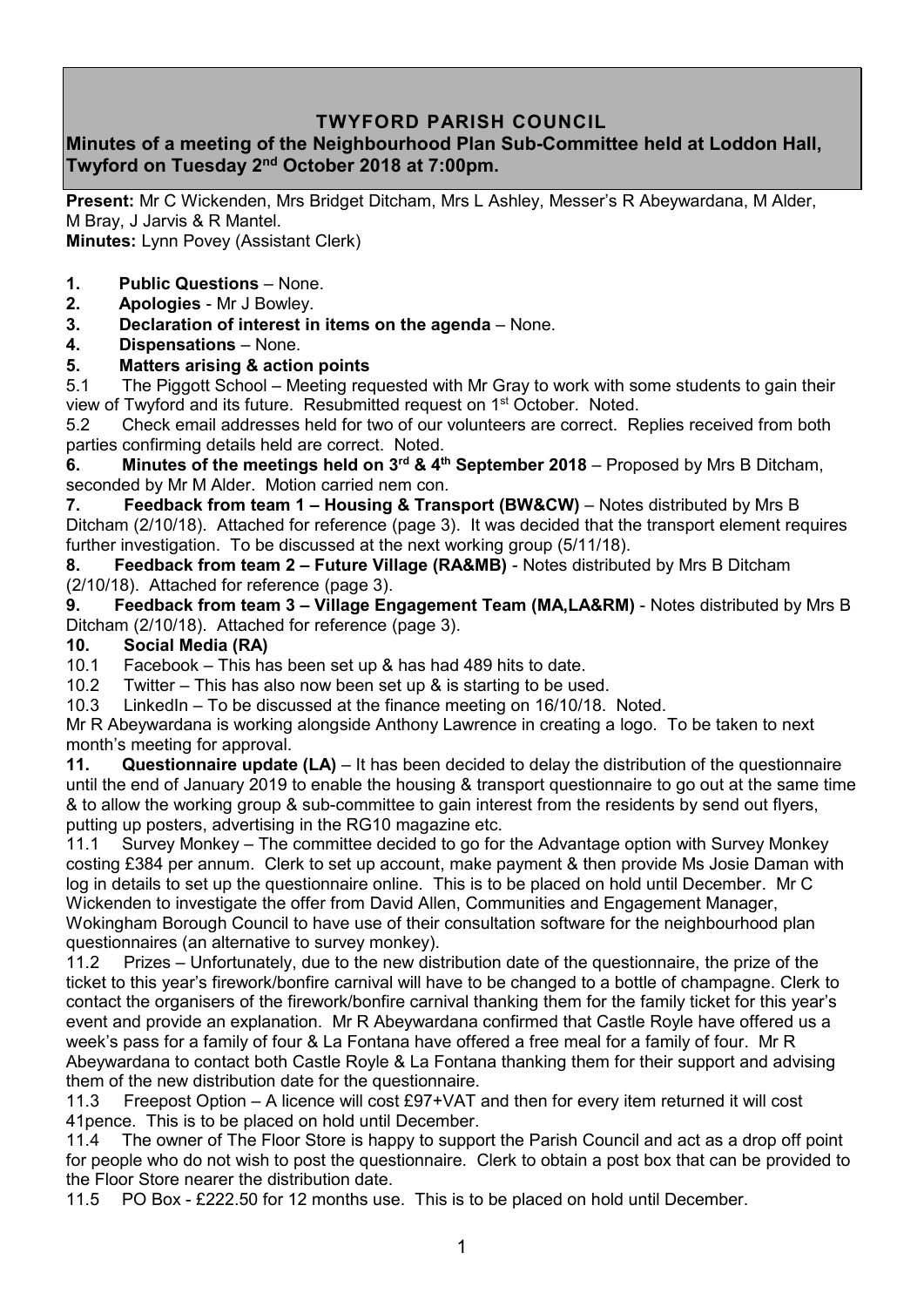**12. WBC plan update** – Mr J Jarvis notified us that he is currently having computer issues but as soon as these are resolved, he will send out the documentation as agreed in the August meeting. Clerk to gain an update. Mr C Wickenden also stated last month that he will be requesting a meeting with Ian Church & James McCabe of WBC to discuss the next stage of the Neighbouhood Plan process. Mr R Mantel & Ms Josie Daman will also be attending this meeting. Mr C Wickenden will also be inviting these WBC officers to either the October or November Working Group Meeting at Stanlake Pavilion. 12.1 Mr C Wickenden, Mr R Mantel, Mr J Jarvis & Mrs L Ashley attended the Borough Plan event run by WBC who were conducting research outside the main entrance to Waitrose on Saturday 15<sup>th</sup>

September. Mr C Wickenden felt it was a worthwhile event.

#### **13. Correspondence circulated by email:**

- 13.1 Neighbourhood Plan Meeting 3/9/18 (circulated 5/9/18) Noted.
- 13.2 Neighbourhood Plan Meeting 4/9/18 (circulated 5/9/18) Noted.
- 13.3 WBC Flood Risk Assessment (circulated 20/9/18) Noted.

**14. Date of next meetings – Monday 5 th November 2018 at Stanlake Pavilion (Working Group) & Tuesday 6 th November 2018 at Loddon Hall (Sub-Committee).**

**Meeting Closed at 19:44**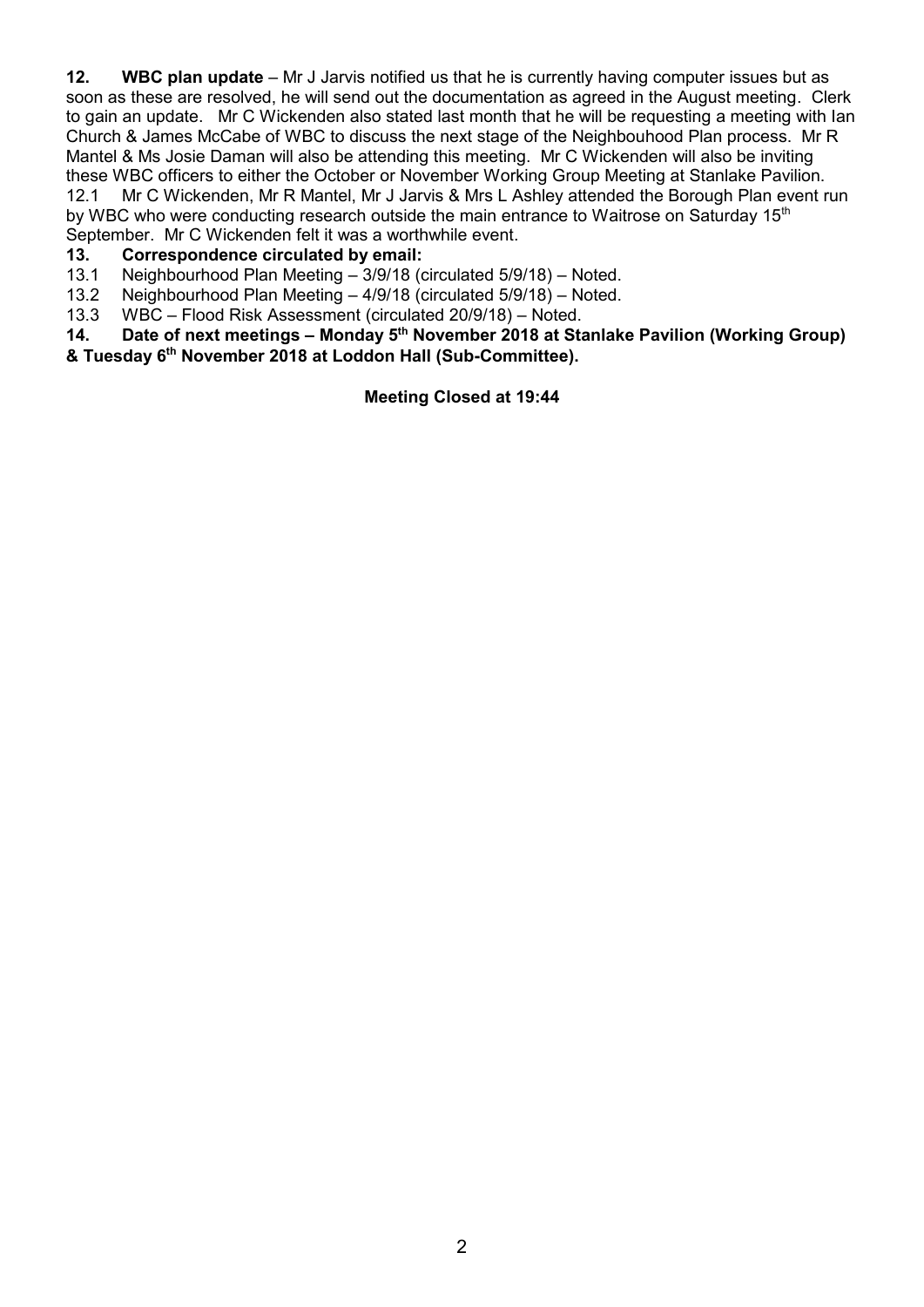# Notes of neighbourhood Plan meeting 1<sup>st</sup> October 2018.

Venue; - Stanlake Pavilion.

Attendees: - Charles Wickenden, martin Alder, Ray Sunley, David Bann, Barbara Smith, Anthony Lawrence, Stephen Conway, Rohana Abeywardana, Charles Ramsden, Bridget Ditcham.

Apologies: - Malcolm Bray, Liz Ashley.

C.W. chaired the meeting. He said that as there had been not been any team meeting he would report on general progress, discuss future planning and if time allowed break into the 3 teams. Team1 - Had not met. Ray Sunley has written a draft of the Transport section of N.P. document. Copies of this were distributed and well received. Recognised that is a working **document** requiring evidence and illustrations.

Team 3: - Questionnaire on housing produced which looks good. Check methods dealing with return of survey not fully resolved.

A good "Engagement Day" was held last month outside Waitrose lead by C.W and attended by a number of TPC.

Recent thought amongst some of the group was that it is necessary to put more consideration into the branding of our advertising to generate greater enthusiasm and participation amongst residents.

Discussion re. financing. Grant will be applied for in 2019. Finance agreed at present from TPC. There was discussion as to whether the survey on housing should go out as planned this month or be combined with a transport survey for distribution following greater advertising and raising interest and awareness amongst residents.

Some points put forward were: 1 survey would be easier to fill in. However, a few surveys would keep interest alive. One survey could be sent out to whet the appetite. Other towns have only sent 1 survey. As distribution was in place should we go ahead.

There is delay in W.B.C. Local Plan as a result we are not able to take into consideration certain aspects when writing our plan therefor the timescale can be extended so not the same urgency in getting the survey completed.

All agreed more advertising, branding was essential.

All agreed the distribution of Housing survey would be delayed and combined with a transport survey. This could be sent out in January.

Future Village: - as the leader of this group was not in attendance due to illness it was left open as to whether this aspect would form part of the combined survey or be a follow-on survey. Branding and Advertising: - A flyer explaining the purpose and process of developing a Neighbourhood Plan will be distributed prior to the distribution of the combined survey. Anthony offered to put this together to be signed off by Charles Wickenden and printed by David. Distribution of this flyer is detailed below.

More banners can be purchased for advertising at events if necessary. Posters can be produced for display in notice boards – T.P.C., Railway Station Community Board, shops. Information in local magazines – RG10, Round and About, Berkshire Break. In addition to social media. Primary school e-newsletters have community pages which would display info. Visits to Piggott Academy – to engage with A level students. Stephen Conway has volunteered to lead these. A request has been sent which should be followed up by TPC.

Explanatory Flyer Distribution: - A request has been made to the Twyford Village Fayre committee to have N.P. flyers available to hand out on the stalls of Twyford based stall holders. Explanatory Flyers to be distributed to all homes in Twyford about 2 weeks before the combined survey is distributed. One of these distributions will be by David Bann's group and the other by volunteers from our N.P. group. David has kindly offered to organise us! Details of the flyer will be on social media the date for this was not discussed. Rohana volunteered to put together a time line for events and developments.